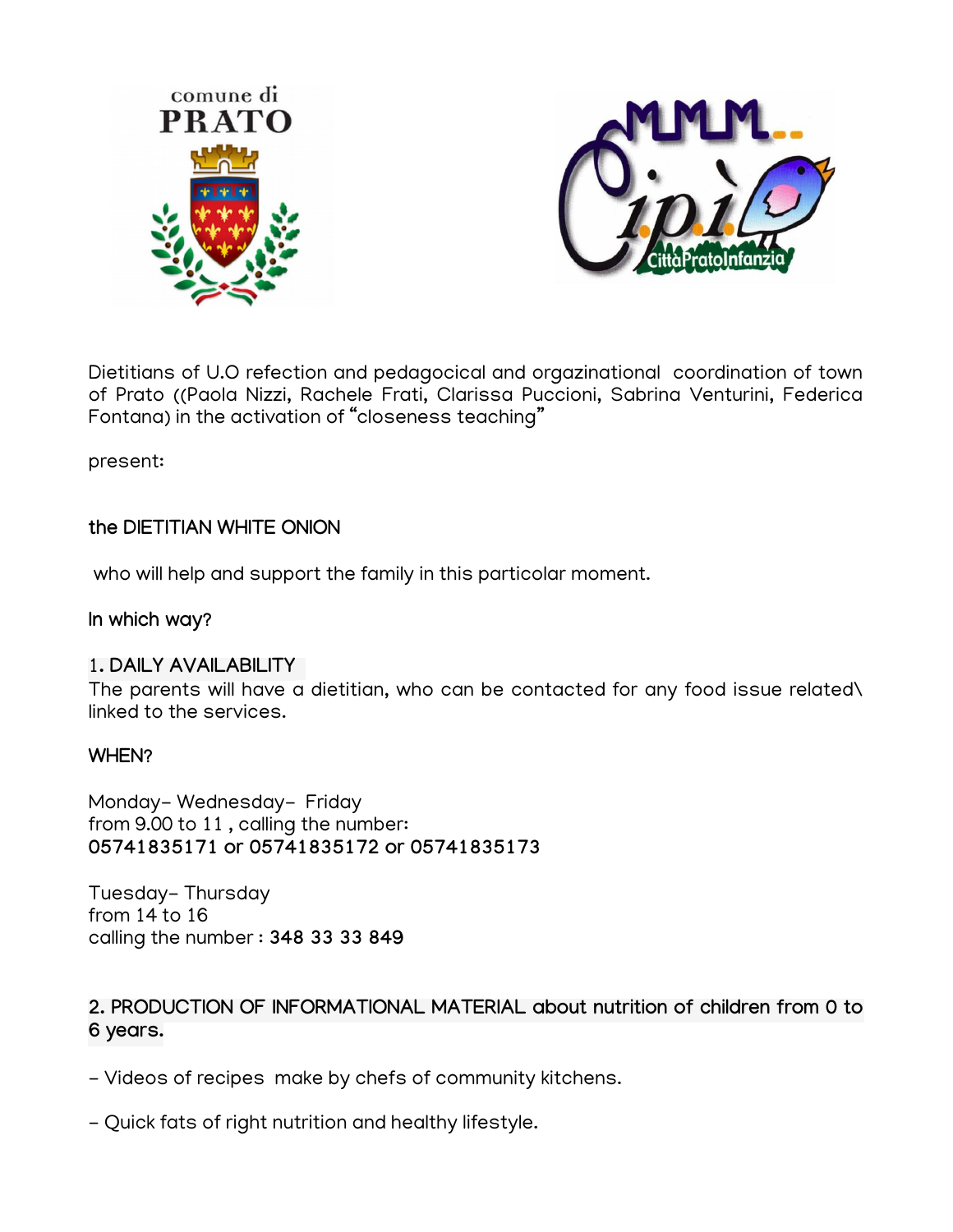- Entertainment videos and documents of many aspects of nutrition (for example. subdivision of the meals during the day, weekly distribution of the second course, food waste and recipes of 'Recuperation'..

- Nursery-rhymes and Plays of food and physical activity
- Distance workshops

## **3. VIDEO CONFERENCE WITH SMALL PARENT'S GROUP**

It will be possible for the parents take part to video conference whit the dietitian"White Onion". Arguments will vary according to families' request.

#### **IN WHICH WAY?**

Conferences will take place in "virtual rooms" on Skype platform by connecting to the following link:

**<https://join.skype.com/eFd0bD586UOH>**

## **HOW TAKE PART?**

To take part you have to send an email to [refezione@comune.prato.it](mailto:refezione@comune.prato.it) **within the day before** the meeting.

In the email you have to write:

- Name and Surname
- Your email address ( where you will recive the link to join the meeting)
- Your child's preschool
- Preference for morning or afternoon

#### **WHEN?**

The first meeting will be Friday 8 may

- **First session**: from 10.00 to 11.30
- **Second session:** from 14.00 to 15.30